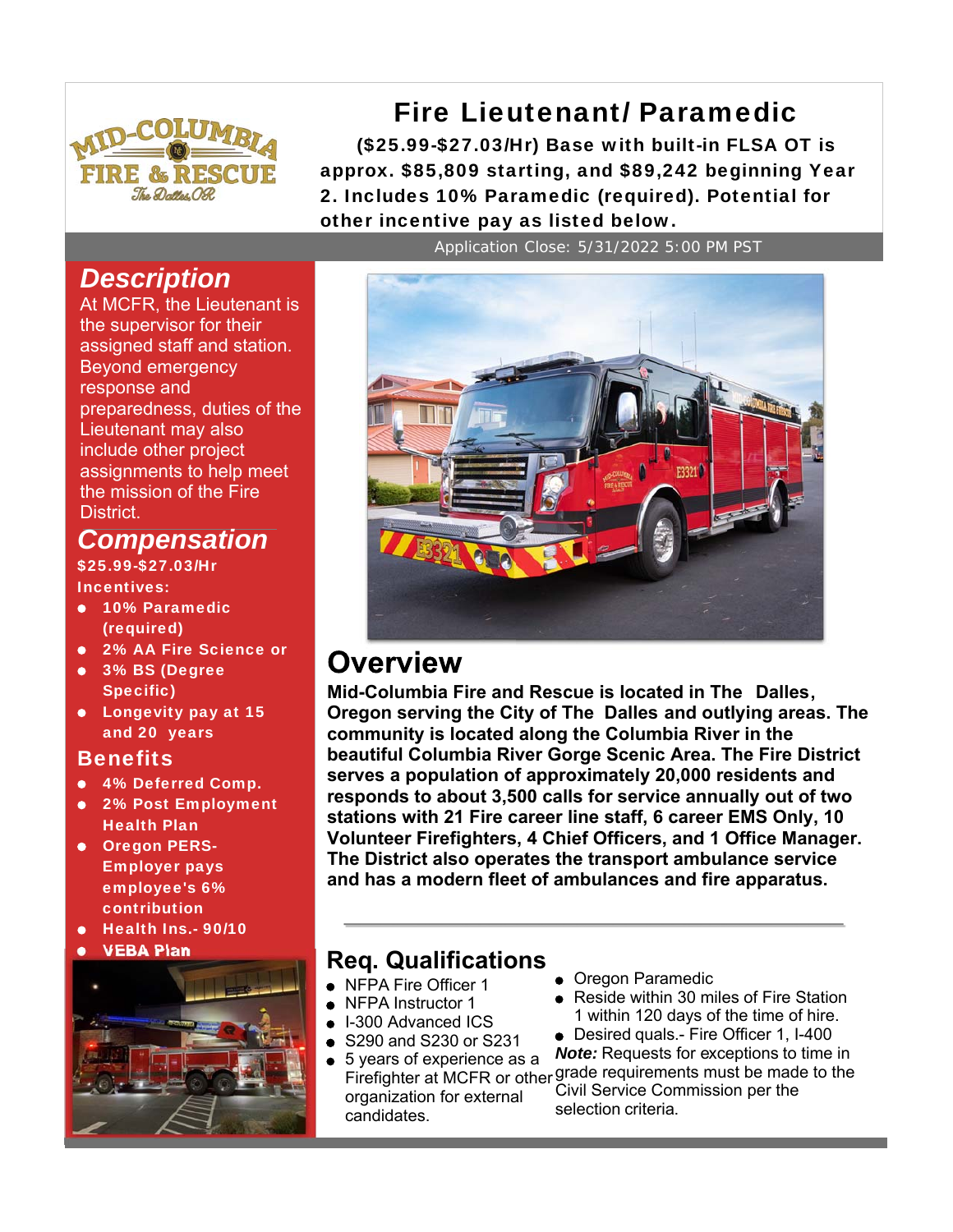### Fire Lieutenant Position

### Position Description:

In 2021, MCFR responded to 3,522 calls for service and is a full-service all-hazards Fire, Rescue and EMS organization. The District operates the ambulance service for the community of The Dalles and surrounding areas.

The Lieutenant is a company level line officer which supervises the daily activities of the assigned personnel and station. Along with emergency response duties, the Lieutenant is additionally assigned projects or assists Captains with their areas of responsibility . Lieutenants are generally assigned budget lines and are required to have excellent management, planning, and organizational skills. Lieutenants work under the direction of Captains and are required to support and enforce their direction while also exercising independent judgement within their scope of authority.

The Lieutenant is expected to embrace, support,

and promote the Fire District's mission, values, and culture, which include:

- High ethical standards;
- Active participation in teamwork;
- Strong safety principles and safety awareness; and
- Providing outstanding customer service to internal and external customers

### **Other Job Requirements**

Age : 18 US Citizen : Yes, or lawfully able to work in US High School Grad/ GED: Yes



Valid OREGON State Driver's License : A driver's license valid in Oregon

Ability to Read/Speak English : Yes

Vision : Specific vision abilities required by this job include close, distance, color, peripheral vision, depth perception, and the ability to adjust focus.

Fitness Evaluation: Must pass a physical examination and fitness assessment (pre-employment)

### **Specific Disqualifiers**

Felony, Criminal Activity Disqualifiers: Must pass DPSST Revocation and Denial Background Check.

Driving Disqualifiers: Recent suspensions, recent and/or DUII arrests or conviction(s).

Drug Use Disqualifiers: Must pass drug screen as part of the pre-employment process. Marijuana is included as disqualifying drug.



**Educate, Serve and Protect**